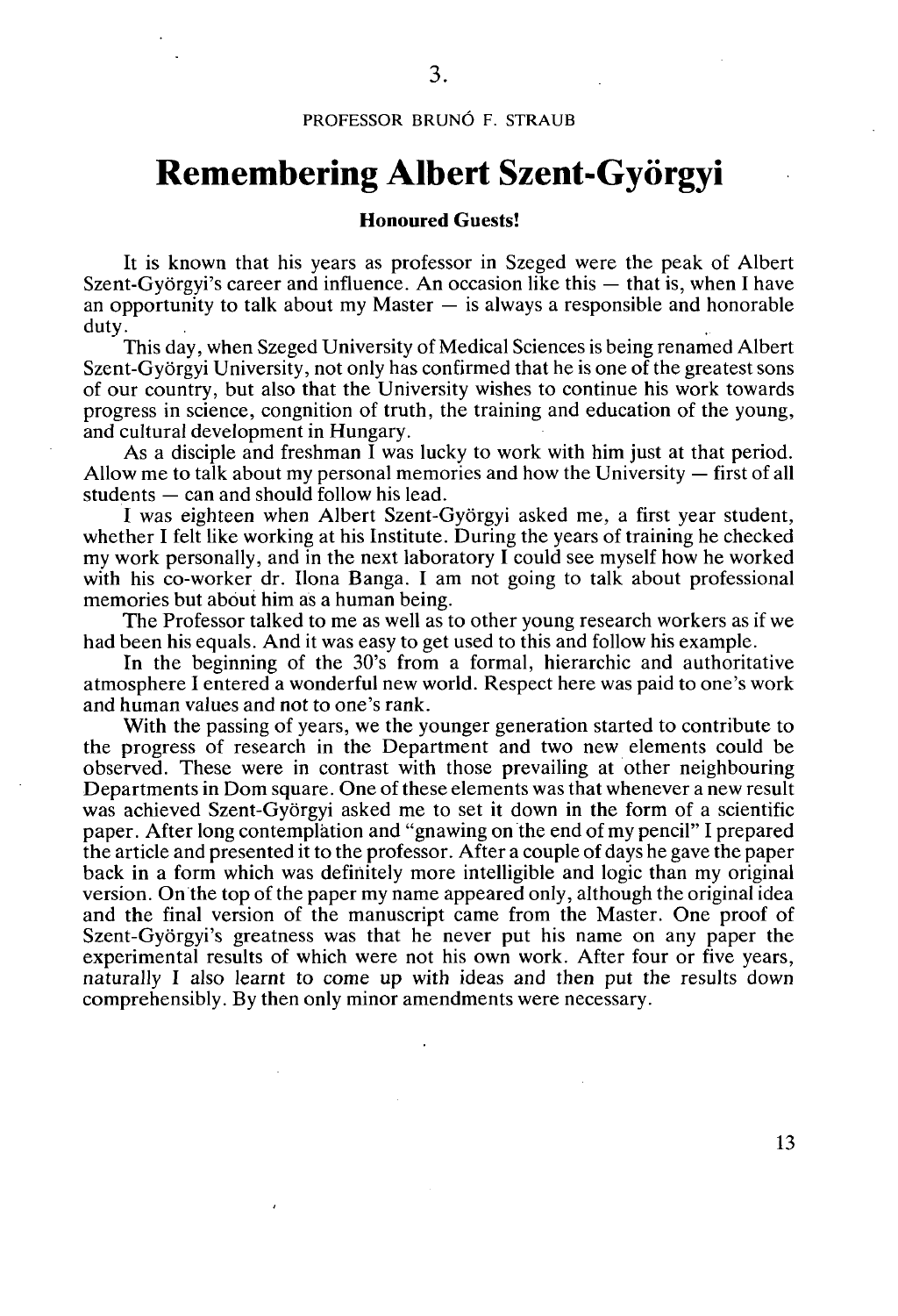I feel it important to relate another of my memories. For Professor Szent-Györgyi the search after scientific truth, the recognition of hitherto unrevealed facts and relationships was a credo, the aim of his life. It happened many times that when he arrived in the laboratory in the morning he would immediately start to talk about his new ideas with whichever of his co-workers he happened to meet. He never expected them to respond merely with a remark on how interesting his idea was: rather he wanted to hear objections and arguments. He highly appreciated it if someone added new and constructive thoughts to his ideas. This kind of human contact, free of any kind of authoritativeness, was the most wonderful and in fact the most fruitful way of searching after scientific truth.

Albert Szent-Györgyi was a man of success. Nobel Prize winner George Wald wrote about him recently: "Szent-Györgyi with his life work deserved three Nobel prizes". I suppose there have been very few scientists in this century about whom this could be said. But whoever thinks that he had an easy life is making a great mistake. It was no easy at all. From his youth he had to cope with more and more problems. He was really lucky to survive two World Wars. As a beginner he had serious financial difficulties after graduating from the University, until he became a research worker with a subject of his own in the laboratory of the famous Professor Hopkins. When he was invited to the University of Szeged this facilitated him in finding coworkers and broadening his research field. Financial conditions, however, were not provided and he had to fight for funds. His political view was opposed to the class in power and he was always envied and criticised by many.

Albert Szent-Györgyi was an extremely inquisitive man. He was interested in a great many things outside the scope of his research field, such as literature, music and the fine arts as well as social and political problems. I shall not go into details, since his works and writings are accessible. But in one context I feel it important to recall a memory, which may have a beneficial impact on the attitude of our young people.

As the Rector of the University of Szeged during the 2nd World War, he tried to introduce a new mentality but very soon after he was forced into illegality. In the years after the liberation of Hungary by the Soviets he invested vast energy in research management and the reorganization of the Hungarian Academy of Sciences. Disillusioned by the policy of the personal cult his fate became the bitter life of immigrants. We were happy to welcome him in our country again at the age of 80. Then the whole country could witness his wisdom. He had a really hard life but nothing could prevent from reaching the peaks of science. The message of his teaching  $-$  "Only he who fights for the truth again and again, is able to create"  $$ will always be remembered.